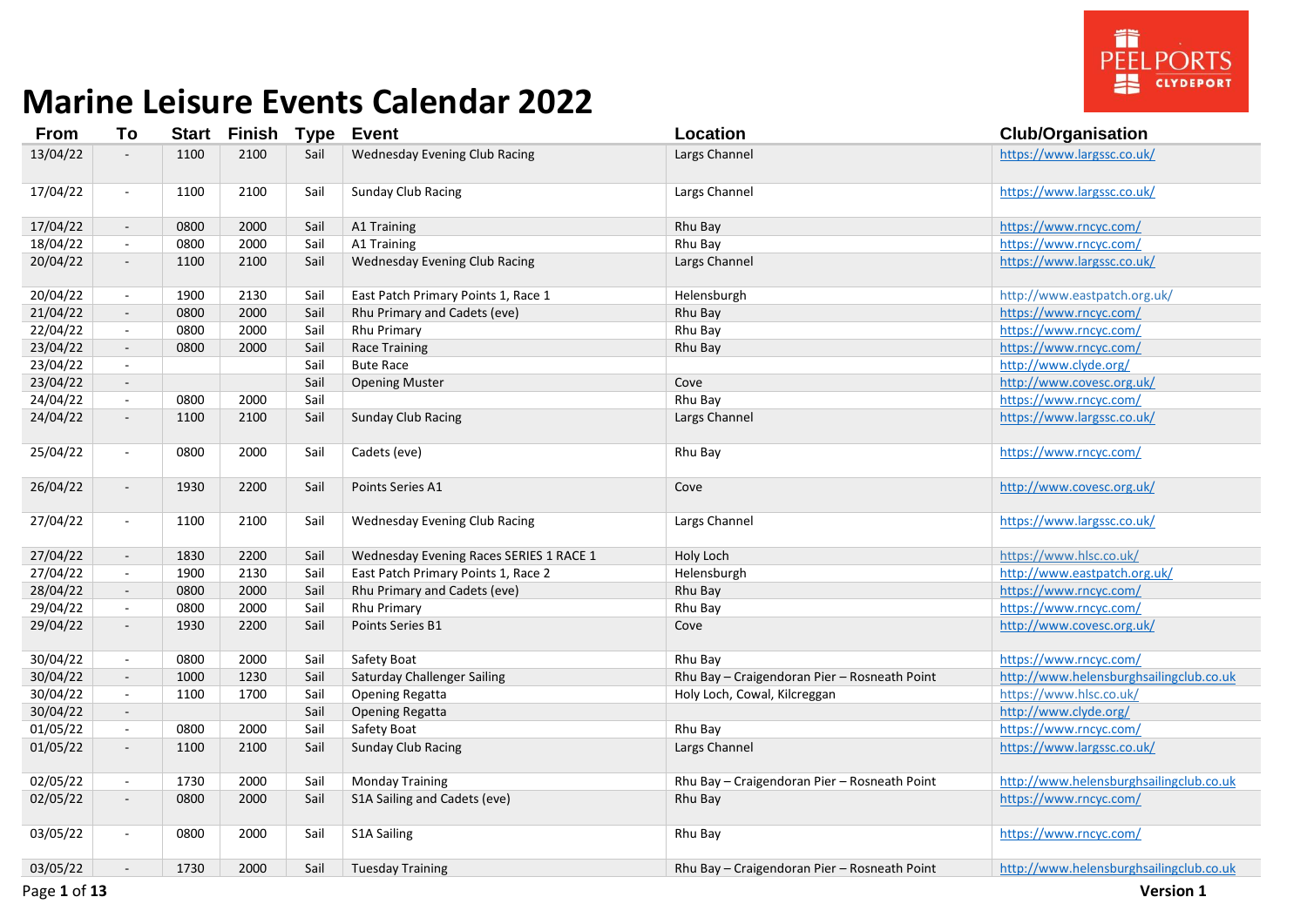

| 03/05/22 | $\blacksquare$              | 1930 | 2200 | Sail | Points Series A2                        | Cove                                         | http://www.covesc.org.uk/               |
|----------|-----------------------------|------|------|------|-----------------------------------------|----------------------------------------------|-----------------------------------------|
| 04/05/22 | $\overline{\phantom{a}}$    | 1100 | 2100 | Sail | Wednesday Evening Club Racing           | Largs Channel                                | https://www.largssc.co.uk/              |
| 04/05/22 | $\sim$                      | 1830 | 2200 | Sail | Wednesday Evening Races SERIES 1 RACE 2 | Holy Loch                                    | https://www.hlsc.co.uk/                 |
| 04/05/22 | $\sim$                      | 1900 | 2130 | Sail | East Patch Primary Points 1, Race 3     | Helensburgh                                  | http://www.eastpatch.org.uk/            |
| 05/05/22 | $\sim$                      | 0800 | 2000 | Sail | S1B Sailing and Cadets (eve)            | Rhu Bay                                      | https://www.rncyc.com/                  |
| 06/05/22 | $\mathcal{L}_{\mathcal{A}}$ | 1930 | 2200 | Sail | Points Series B2                        | Cove                                         | http://www.covesc.org.uk/               |
| 06/05/22 | $\sim$                      | 0800 | 2000 | Sail | S1B Sailing                             | Rhu Bay                                      | https://www.rncyc.com/                  |
| 07/05/22 | $\blacksquare$              | 0800 | 2000 | Sail | Race Training                           | Rhu Bay                                      | https://www.rncyc.com/                  |
| 07/05/22 | $\mathcal{L}_{\mathcal{A}}$ | 1400 | 1800 | Sail | Autism on the Water                     | Cove                                         | http://www.covesc.org.uk/               |
| 07/05/22 | 08/05/22                    |      |      |      | Holy Loch Marina Muster                 |                                              | http://www.rsmyc.org/                   |
| 08/05/22 |                             | 0800 | 2000 | Sail | <b>Race Training</b>                    | Rhu Bay                                      | https://www.rncyc.com/                  |
| 08/05/22 | $\sim$                      | 1100 | 2100 | Sail | Sunday Club Racing                      | Largs Channel                                | https://www.largssc.co.uk/              |
| 09/05/22 | $\blacksquare$              | 0800 | 2000 | Sail | Cadets (eve)                            | Rhu Bay                                      | https://www.rncyc.com/                  |
| 09/05/22 | $\overline{\phantom{a}}$    | 1730 | 2000 | Sail | <b>Monday Training</b>                  | Rhu Bay - Craigendoran Pier - Rosneath Point | http://www.helensburghsailingclub.co.uk |
| 10/05/22 | $\blacksquare$              | 0800 | 2000 | Sail | S3 pm sailing                           | Rhu Bay                                      | https://www.rncyc.com/                  |
| 10/05/22 | $\sim$                      | 1730 | 2000 | Sail | <b>Tuesday Training</b>                 | Rhu Bay - Craigendoran Pier - Rosneath Point | http://www.helensburghsailingclub.co.uk |
| 10/05/22 | $\sim$                      | 1930 | 2200 | Sail | Points Series A3                        | Cove                                         | http://www.covesc.org.uk/               |
| 11/05/22 | $\blacksquare$              | 1100 | 2100 | Sail | <b>Wednesday Evening Club Racing</b>    | Largs Channel                                | https://www.largssc.co.uk/              |
| 11/05/22 | $\sim$                      | 1830 | 2200 | Sail | Wednesday Evening Races SERIES 1 RACE 3 | Holy Loch                                    | https://www.hlsc.co.uk/                 |
| 11/05/22 | $\sim$                      | 1900 | 2130 | Sail | East Patch Primary Points 1, Race 4     | Helensburgh                                  | http://www.eastpatch.org.uk/            |
| 12/05/22 | $\blacksquare$              | 0800 | 2000 | Sail | S2A Sailing and Cadets (eve)            | Rhu Bay                                      | https://www.rncyc.com/                  |
| 13/05/22 | $\sim$                      | 0800 | 2000 | Sail | <b>S2A Sailing</b>                      | Rhu Bay                                      | https://www.rncyc.com/                  |
| 13/05/22 | $\blacksquare$              | 1930 | 2200 | Sail | Points Series B3                        | Cove                                         | http://www.covesc.org.uk/               |
| 13/05/22 | 15/05/22                    | 1000 | 1600 | Sail | Flying Fifteen Scottish Championship    | Holy Loch, Cowal, Kilcreggan, Dunoon         | https://www.hlsc.co.uk/                 |
| 14/05/22 | $\mathbf{r}$                | 1000 | 1230 | Sail | <b>Saturday Challenger Sailing</b>      | Rhu Bay - Craigendoran Pier - Rosneath Point | http://www.helensburghsailingclub.co.uk |
| 14/05/22 |                             |      |      | Sail | 2-Handed Regatta (Kip based, 2 races)   |                                              | http://www.clyde.org/                   |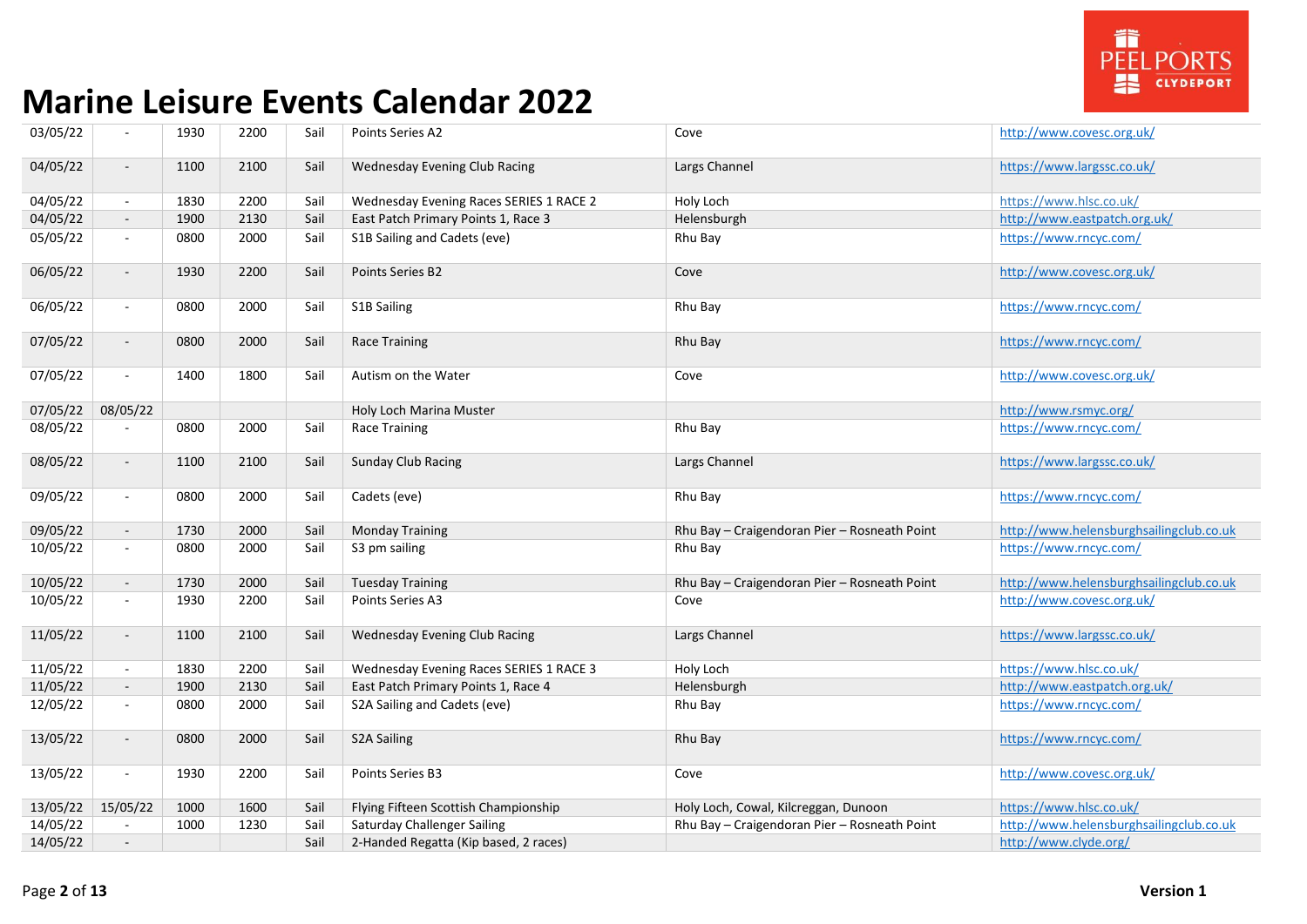

| 14/05/22 | 15/05/22                    | 1030 | 1700 | Sail | Kip Regatta                             | Firth of Clyde - Great Cumbrae/Cowal/Inverclyde and<br>Kilcreggan shores | http://www.rwyc.org.uk/                 |
|----------|-----------------------------|------|------|------|-----------------------------------------|--------------------------------------------------------------------------|-----------------------------------------|
| 15/05/22 | $\overline{\phantom{a}}$    | 1100 | 2100 | Sail | <b>Sunday Club Racing</b>               | Largs Channel                                                            | https://www.largssc.co.uk/              |
| 16/05/22 | $\sim$                      | 0800 | 2000 | Sail | Cadets (eve)                            | Rhu Bay                                                                  | https://www.rncyc.com/                  |
| 16/05/22 | $\sim$                      | 1730 | 2000 | Sail | <b>Monday Training</b>                  | Rhu Bay - Craigendoran Pier - Rosneath Point                             | http://www.helensburghsailingclub.co.uk |
| 17/05/22 | $\sim$                      | 0800 | 2000 | Sail | S3 pm sailing                           | Rhu Bay                                                                  | https://www.rncyc.com/                  |
| 17/05/22 | $\sim$                      | 1730 | 2000 | Sail | <b>Tuesday Training</b>                 | Rhu Bay - Craigendoran Pier - Rosneath Point                             | http://www.helensburghsailingclub.co.uk |
| 17/05/22 | $\blacksquare$              | 1930 | 2200 | Sail | Points Series A4                        | Cove                                                                     | http://www.covesc.org.uk/               |
| 18/05/22 | $\sim$                      | 1100 | 2100 | Sail | <b>Wednesday Evening Club Racing</b>    | Largs Channel                                                            | https://www.largssc.co.uk/              |
| 18/05/22 | $\sim$                      | 1830 | 2200 | Sail | Wednesday Evening Races SERIES 1 RACE 4 | Holy Loch                                                                | https://www.hlsc.co.uk/                 |
| 18/05/22 | $\sim$                      | 1900 | 2130 | Sail | East Patch Primary Points 1, Race 5     | Helensburgh                                                              | http://www.eastpatch.org.uk/            |
| 19/05/22 | $\sim$                      | 0800 | 2000 | Sail | S2B Sailing and Cadets (eve)            | Rhu Bay                                                                  | https://www.rncyc.com/                  |
| 20/05/22 | $\blacksquare$              | 0800 | 2000 | Sail | S2B Sailing                             | Rhu Bay                                                                  | https://www.rncyc.com/                  |
| 20/05/22 | $\sim$                      | 1930 | 2200 | Sail | Crews Race/Training Night TBC           | Cove                                                                     | http://www.covesc.org.uk/               |
| 21/05/22 | $\mathcal{L}_{\mathcal{A}}$ | 0800 | 2000 | Sail | <b>Race Training</b>                    | Rhu Bay                                                                  | https://www.rncyc.com/                  |
| 21/05/22 | 22/05/22                    |      |      | Sail | Ashton Regatta                          |                                                                          | http://www.rgyc.org.uk/                 |
| 21/05/22 | 22/05/22                    | 0900 | 1700 | Sail | LSC One Design Event                    | Largs                                                                    | https://www.largssc.co.uk/              |
| 22/05/22 | $\sim$                      | 0800 | 2000 | Sail | Race Training                           | Rhu Bay                                                                  | https://www.rncyc.com/                  |
| 22/05/22 | $\sim$                      | 1100 | 2100 | Sail | <b>Sunday Club Racing</b>               | Largs Channel                                                            | https://www.largssc.co.uk/              |
| 22/05/22 | $\sim$                      | 1400 | 1800 | Sail | <b>Discover Sailing</b>                 | Cove                                                                     | http://www.covesc.org.uk/               |
| 23/05/22 | $\overline{\phantom{a}}$    | 0800 | 2000 | Sail | PB2 Cadets (eve)                        | Rhu Bay                                                                  | https://www.rncyc.com/                  |
| 23/05/22 | $\mathcal{L}_{\mathcal{A}}$ | 1730 | 2000 | Sail | <b>Monday Training</b>                  | Rhu Bay - Craigendoran Pier - Rosneath Point                             | http://www.helensburghsailingclub.co.uk |
| 23/05/22 | $\sim$                      | 1730 | 2000 | Sail | <b>Tuesday Training</b>                 | Rhu Bay - Craigendoran Pier - Rosneath Point                             | http://www.helensburghsailingclub.co.uk |
| 24/05/22 | $\sim$                      | 0800 | 2000 | Sail | S3 pm Sailing                           | Rhu Bay                                                                  | https://www.rncyc.com/                  |
| 24/05/22 | $\overline{\phantom{a}}$    | 1930 | 2200 | Sail | Points Series C1                        | Cove                                                                     | http://www.covesc.org.uk/               |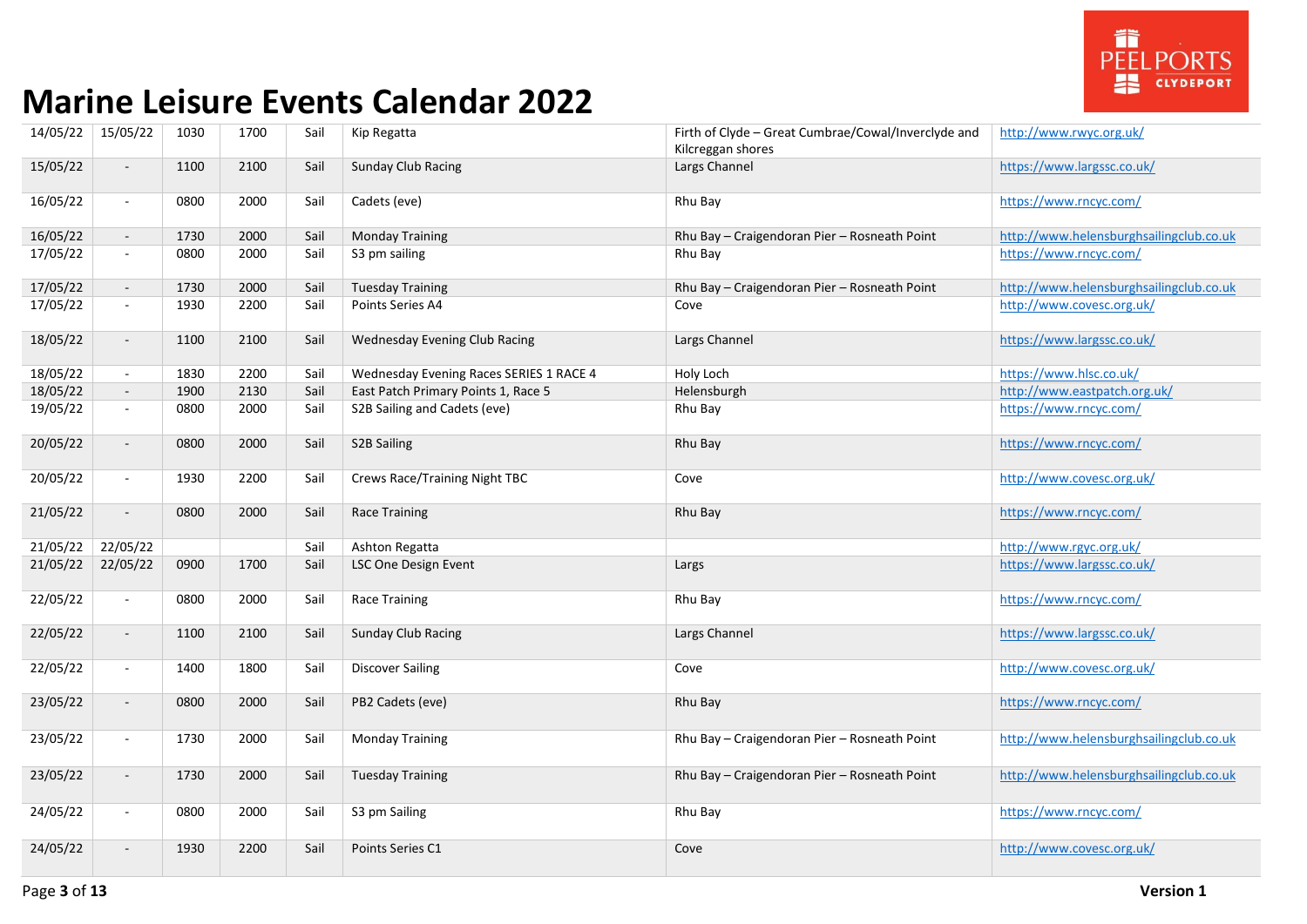

| 25/05/22 | $\overline{\phantom{a}}$    | 1100 | 2100 | Sail | Wednesday Evening Club Racing           | Largs Channel                                | https://www.largssc.co.uk/              |
|----------|-----------------------------|------|------|------|-----------------------------------------|----------------------------------------------|-----------------------------------------|
| 25/05/22 | $\sim$                      | 1830 | 2200 | Sail | Wednesday Evening Races SERIES 1 RACE 5 | Holy Loch                                    | https://www.hlsc.co.uk/                 |
| 25/05/22 | $\sim$                      | 1900 | 2130 |      | East Patch Primary Points 2, Race 1     | Helensburgh                                  | http://www.eastpatch.org.uk/            |
| 26/05/22 | $\overline{\phantom{a}}$    | 0800 | 2000 | Sail | J5 Sailing and Cadets (eve)             | Rhu Bay                                      | https://www.rncyc.com/                  |
| 26/05/22 | $\sim$                      | 1900 | 2100 | Sail | <b>Thursday Racing</b>                  | Rhu Bay - Craigendoran Pier - Rosneath Point | http://www.helensburghsailingclub.co.uk |
| 27/05/22 | $\sim$                      | 0800 | 2000 | Sail | J5 Sailing                              | Rhu Bay                                      | https://www.rncyc.com/                  |
| 27/05/22 | $\sim$                      | 1930 | 2200 | Sail | Points Series B4                        | Cove                                         | http://www.covesc.org.uk/               |
| 28/05/22 | $\sim$                      | 0800 | 2000 | Sail | <b>RNCYC Regatta</b>                    | Rhu Bay                                      | https://www.rncyc.com/                  |
| 28/05/22 | $\sim$                      | 1000 | 1230 | Sail | <b>Saturday Challenger Sailing</b>      | Rhu Bay - Craigendoran Pier - Rosneath Point | http://www.helensburghsailingclub.co.uk |
| 29/05/22 | $\sim$                      | 1400 | 1800 | Sail | Cruise in Company                       | Cove to Ardentinny                           | http://www.covesc.org.uk/               |
| 29/05/22 | $\sim$                      | 1100 | 2100 | Sail | Sunday Club Racing                      | Largs Channel                                | https://www.largssc.co.uk/              |
| 30/05/22 | $\sim$                      | 0800 | 2000 | Sail | PB2 Cadets (eve)                        | Rhu Bay                                      | https://www.rncyc.com/                  |
| 30/05/22 | $\sim$                      | 1730 | 2000 | Sail | <b>Monday Training</b>                  | Rhu Bay - Craigendoran Pier - Rosneath Point | http://www.helensburghsailingclub.co.uk |
| 31/05/22 | $\sim$                      | 0800 | 2000 | Sail | S3 pm Sailing                           | Rhu Bay                                      | https://www.rncyc.com/                  |
| 31/05/22 | $\sim$                      | 1730 | 2000 | Sail | <b>Tuesday Training</b>                 | Rhu Bay - Craigendoran Pier - Rosneath Point | http://www.helensburghsailingclub.co.uk |
| 31/05/22 | $\sim$                      | 1930 | 2200 | Sail | Points Series C2                        | Cove                                         | http://www.covesc.org.uk/               |
| 01/06/22 | $\blacksquare$              | 1100 | 2100 | Sail | <b>Wednesday Evening Club Racing</b>    | Largs Channel                                | https://www.largssc.co.uk/              |
| 01/06/22 | $\sim$                      | 1830 | 2200 | Sail | Wednesday Evening Races SERIES 1 RACE 6 | Holy Loch                                    | https://www.hlsc.co.uk/                 |
| 01/06/22 | $\mathcal{L}_{\mathcal{A}}$ | 1900 | 2130 | Sail | East Patch Primary Points 2, Race 2     | Helensburgh                                  | http://www.eastpatch.org.uk/            |
| 02/06/22 | $\sim$                      | 1900 | 2100 | Sail | <b>Thursday Racing</b>                  | Rhu Bay - Craigendoran Pier - Rosneath Point | http://www.helensburghsailingclub.co.uk |
| 02/06/22 | 05/06/22                    | 1400 | 1800 | Sail | Queens Jubilee & Scottish Series        | Cove                                         | http://www.covesc.org.uk/               |
| 03/06/22 | 03/06/22                    |      |      | Sail | <b>Scottish Series</b>                  |                                              | http://www.clyde.org/                   |
| 04/06/22 |                             |      |      |      | <b>Toward Regatta</b>                   |                                              |                                         |
| 05/06/22 | $\overline{\phantom{a}}$    | 1100 | 2100 | Sail | <b>Sunday Club Racing</b>               | Largs Channel                                | https://www.largssc.co.uk/              |
| 05/06/22 | $\sim$                      |      |      |      | <b>Toward Regatta</b>                   |                                              |                                         |
| 06/06/22 | $\sim$                      | 0800 | 2000 | Sail | Rhu Primary and Cadets (eve)            | Rhu Bay                                      | https://www.rncyc.com/                  |
| 06/06/22 | $\sim$                      | 1730 | 2000 | Sail | <b>Monday Training</b>                  | Rhu Bay - Craigendoran Pier - Rosneath Point | http://www.helensburghsailingclub.co.uk |
| 07/06/22 | $\overline{\phantom{a}}$    | 0800 | 2000 | Sail | Rhu Primary                             | Rhu Bay                                      | https://www.rncyc.com/                  |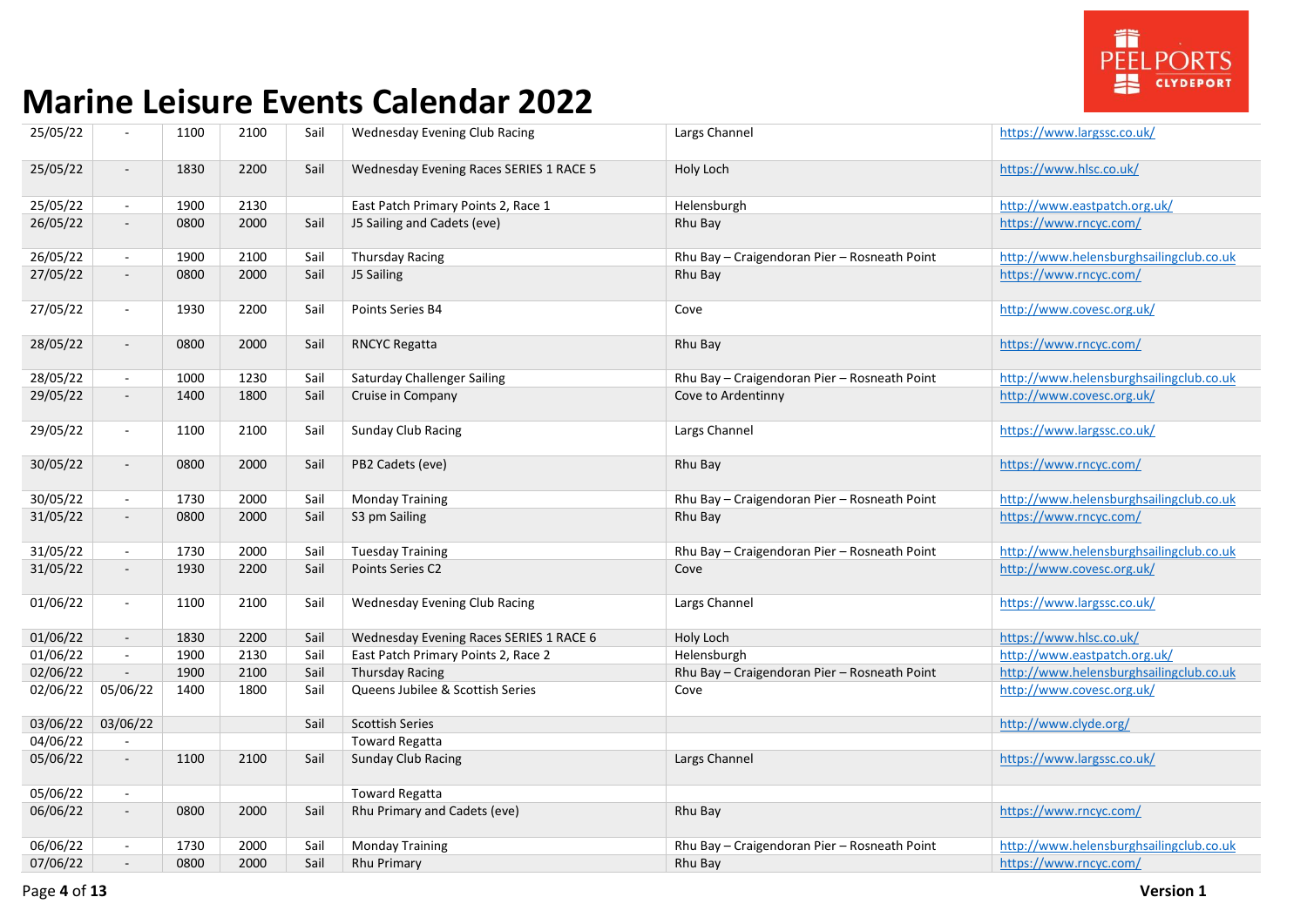

| 07/06/22 | $\sim$                      | 1730 | 2000 | Sail | <b>Tuesday Training</b>                 | Rhu Bay - Craigendoran Pier - Rosneath Point | http://www.helensburghsailingclub.co.uk           |
|----------|-----------------------------|------|------|------|-----------------------------------------|----------------------------------------------|---------------------------------------------------|
| 07/06/22 | $\blacksquare$              | 1930 | 2200 | Sail | Points Series C3                        | Cove                                         | http://www.covesc.org.uk/                         |
| 08/06/22 | $\blacksquare$              | 1100 | 2100 | Sail | <b>Wednesday Evening Club Racing</b>    | Largs Channel                                | https://www.largssc.co.uk/                        |
| 08/06/22 | $\sim$                      | 1830 | 2200 | Sail | Wednesday Evening Races SERIES 2 RACE 1 | Holy Loch                                    | https://www.hlsc.co.uk/                           |
| 08/06/22 | $\blacksquare$              | 1900 | 2130 | Sail | East Patch Primary Points 2, Race 3     | Helensburgh                                  | http://www.eastpatch.org.uk/                      |
| 09/05/22 | $\overline{\phantom{a}}$    | 0800 | 2000 | Sail | Regatta Prep and Cadets (eve)           | Rhu Bay                                      | https://www.rncyc.com/                            |
| 09/06/22 | $\mathcal{L}_{\mathcal{A}}$ | 1900 | 2100 | Sail | Thursday Racing                         | Rhu Bay - Craigendoran Pier - Rosneath Point | http://www.helensburghsailingclub.co.uk           |
| 10/06/22 | $\overline{\phantom{a}}$    |      |      | Sail | Open Race                               | Cove                                         | http://www.covesc.org.uk/                         |
| 10/06/22 | 17/06/22                    |      |      | Sail | Fife Regatta 2022                       | Largs                                        | https://www.yachthavens.com/largs-yacht-<br>haven |
| 11/06/22 | $\overline{\phantom{a}}$    | 1000 | 1230 | Sail | <b>Saturday Challenger Sailing</b>      | Rhu Bay - Craigendoran Pier - Rosneath Point | http://www.helensburghsailingclub.co.uk           |
| 11/06/22 | 12/06/22                    | 1130 | 1800 | Sail | Cove SC 50th Anniversary Regatta        | Cove                                         | http://www.covesc.org.uk/                         |
| 11/06/22 | 12/06/22                    |      |      |      | <b>Troon Marina Muster</b>              |                                              | http://www.rsmyc.org/                             |
| 12/06/22 | $\sim$                      | 0800 | 2000 | Sail | Cadet Regatta                           | Rhu Bay                                      | https://www.rncyc.com/                            |
| 12/06/22 | $\sim$                      | 1100 | 2100 | Sail | <b>Sunday Club Racing</b>               | Largs Channel                                | https://www.largssc.co.uk/                        |
| 13/06/22 | $\mathcal{L}_{\mathcal{A}}$ | 0800 | 2000 | Sail | Rhu Primary and Cadets (eve)            | Rhu Bay                                      | https://www.rncyc.com/                            |
| 13/06/22 | $\overline{\phantom{a}}$    | 1730 | 2000 | Sail | <b>Monday Training</b>                  | Rhu Bay - Craigendoran Pier - Rosneath Point | http://www.helensburghsailingclub.co.uk           |
| 14/06/22 | $\sim$                      | 0800 | 2000 | Sail | Rhu Primary                             | Rhu Bay                                      | https://www.rncyc.com/                            |
| 14/06/22 | $\sim$                      | 1730 | 2000 | Sail | <b>Tuesday Training</b>                 | Rhu Bay - Craigendoran Pier - Rosneath Point | http://www.helensburghsailingclub.co.uk           |
| 14/06/22 | $\blacksquare$              | 1930 | 2200 | Sail | Loch Long Cadet Race                    | Cove                                         | http://www.covesc.org.uk/                         |
| 15/06/22 | $\overline{\phantom{a}}$    | 1100 | 2100 | Sail | <b>Wednesday Evening Club Racing</b>    | Largs Channel                                | https://www.largssc.co.uk/                        |
| 15/06/22 | $\mathcal{L}_{\mathcal{A}}$ | 1830 | 2200 | Sail | Wednesday Evening Races SERIES 2 RACE 2 | Holy Loch                                    | https://www.hlsc.co.uk/                           |
| 15/06/22 | $\sim$                      | 1900 | 2130 | Sail | East Patch Primary Points 2, Race 4     | Helensburgh                                  | http://www.eastpatch.org.uk/                      |
| 16/05/22 | $\sim$                      | 0800 | 2000 | Sail | Cadets (eve)                            | Rhu Bay                                      | https://www.rncyc.com/                            |
| 16/06/22 | $\sim$                      | 1900 | 2100 | Sail | <b>Thursday Racing</b>                  | Rhu Bay - Craigendoran Pier - Rosneath Point | http://www.helensburghsailingclub.co.uk           |
| 17/06/22 | $\omega$                    | 1930 | 2200 | Sail | Points Series D1                        | Cove                                         | http://www.covesc.org.uk/                         |
| 18/06/22 | 19/06/22                    |      |      | Sail | RYA Junior Championships                | Largs                                        | https://www.yachthavens.com/largs-yacht-<br>haven |
| 18/06/22 | $\blacksquare$              |      |      |      | Clyde Muster, Wreck Bay                 |                                              | http://www.clyde.org/                             |
| 18/06/22 | $\overline{a}$              |      |      |      | Round Bute Race                         |                                              | http://www.isle-of-bute-sailing-club.co.uk/       |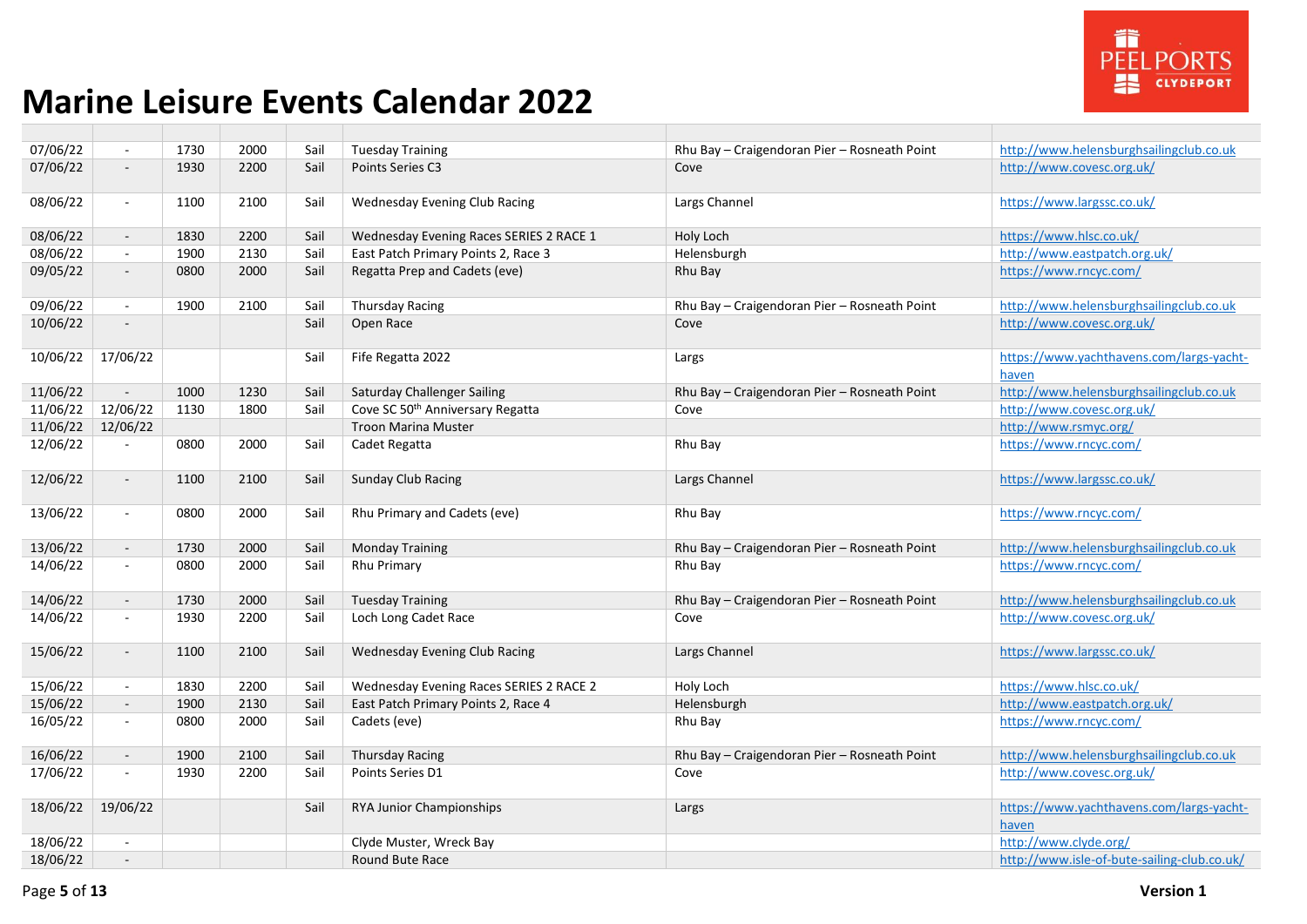

| 18/06/22 | 19/06/22                    | 1030 | 1700 | Sail | Mudhook Regatta                         | Rhu/East Patch                               | http://www.mudhookyc.co.uk/              |
|----------|-----------------------------|------|------|------|-----------------------------------------|----------------------------------------------|------------------------------------------|
| 19/06/22 |                             | 1100 | 2100 | Sail | <b>Sunday Club Racing</b>               | Largs Channel                                | https://www.largssc.co.uk/               |
|          |                             |      |      |      |                                         |                                              |                                          |
| 19/06/22 | $\blacksquare$              | 1400 | 1800 | Sail | King George V Quaich (Open)             | Cove                                         | http://www.covesc.org.uk/                |
|          |                             |      |      |      |                                         |                                              |                                          |
|          | $\omega$                    | 1730 | 2000 |      |                                         |                                              | http://www.helensburghsailingclub.co.uk  |
| 20/06/22 |                             |      |      | Sail | <b>Monday Training</b>                  | Rhu Bay - Craigendoran Pier - Rosneath Point |                                          |
| 20/06/22 | 24/06/22                    | 0800 | 2000 | Sail | <b>Youth Courses</b>                    | Rhu Bay                                      | https://www.rncyc.com/                   |
|          |                             |      |      |      |                                         |                                              |                                          |
| 20/06/22 | 30/06/22                    |      |      | Sail | <b>Shrimper Association Rally</b>       | Largs                                        | https://www.yachthavens.com/largs-yacht- |
|          |                             |      |      |      |                                         |                                              | haven                                    |
| 21/06/22 | $\sim$                      | 1730 | 2000 | Sail | <b>Tuesday Training</b>                 | Rhu Bay - Craigendoran Pier - Rosneath Point | http://www.helensburghsailingclub.co.uk  |
| 21/06/22 | $\overline{\phantom{a}}$    | 1930 | 2200 | Sail | Points Series C4                        | Cove                                         | http://www.covesc.org.uk/                |
|          |                             |      |      |      |                                         |                                              |                                          |
| 22/06/22 | $\blacksquare$              | 1100 | 2100 | Sail | <b>Wednesday Evening Club Racing</b>    | Largs Channel                                | https://www.largssc.co.uk/               |
|          |                             |      |      |      |                                         |                                              |                                          |
| 22/06/22 | $\mathcal{L}_{\mathcal{A}}$ | 1830 | 2200 | Sail | Wednesday Evening Races SERIES 2 RACE 3 | Holy Loch                                    | https://www.hlsc.co.uk/                  |
| 22/06/22 | $\sim$                      | 1900 | 2130 |      | East Patch Primary Points 2, Race 5     | Helensburgh                                  | http://www.eastpatch.org.uk/             |
| 23/06/22 | $\overline{\phantom{a}}$    | 1900 | 2100 | Sail | <b>Thursday Racing</b>                  | Rhu Bay - Craigendoran Pier - Rosneath Point | http://www.helensburghsailingclub.co.uk  |
| 24/06/22 | $\sim$                      | 1930 | 2200 | Sail | Points Series D2                        | Cove                                         | http://www.covesc.org.uk/                |
|          |                             |      |      |      |                                         |                                              |                                          |
| 25/06/22 | $\sim$                      | 1000 | 1230 | Sail | Saturday Challenger Sailing             | Rhu Bay - Craigendoran Pier - Rosneath Point | http://www.helensburghsailingclub.co.uk  |
| 26/06/22 | $\omega$                    | 1100 | 2100 | Sail | <b>Sunday Club Racing</b>               | Largs Channel                                | https://www.largssc.co.uk/               |
|          |                             |      |      |      |                                         |                                              |                                          |
| 26/06/22 | $\mathcal{L}_{\mathcal{A}}$ |      |      |      | Crew's Race                             |                                              | https://www.hlsc.co.uk/                  |
| 26/06/22 | $\sim$                      | 1100 | 1700 | Sail | Strone & Tresta                         | Holy Loch, Cowal, Kilcreggan                 |                                          |
| 27/06/22 | $\overline{\phantom{a}}$    | 0800 | 2000 | Sail | <b>Adult Training</b>                   | Rhu Bay                                      | https://www.rncyc.com/                   |
|          |                             |      |      |      |                                         |                                              |                                          |
|          |                             |      |      |      |                                         |                                              |                                          |
| 28/06/22 | $\blacksquare$              | 0800 | 2000 | Sail | <b>Adult Training</b>                   | Rhu Bay                                      | https://www.rncyc.com/                   |
|          |                             |      |      |      |                                         |                                              |                                          |
| 28/06/22 | $\overline{\phantom{a}}$    | 1930 | 2200 | Sail | Points Series E1/Willie Hamilton Trophy | Cove                                         | http://www.covesc.org.uk/                |
|          |                             |      |      |      |                                         |                                              |                                          |
| 29/06/22 | $\blacksquare$              | 1100 | 2100 | Sail | Wednesday Evening Club Racing           | Largs Channel                                | https://www.largssc.co.uk/               |
|          |                             |      |      |      |                                         |                                              |                                          |
| 29/06/22 | $\mathcal{L}_{\mathcal{A}}$ | 1830 | 2200 | Sail | Wednesday Evening Races SERIES 2 RACE 4 | Holy Loch                                    | https://www.hlsc.co.uk/                  |
| 29/06/22 | $\blacksquare$              | 1900 | 2130 |      | East Patch Secondary Points 1, Race 1   |                                              | http://www.eastpatch.org.uk/             |
| 30/06/22 | $\overline{\phantom{a}}$    | 0800 | 2000 | Sail | PB <sub>2</sub>                         | Rhu Bay                                      | https://www.rncyc.com/                   |
|          |                             |      |      |      |                                         |                                              |                                          |
| 30/06/22 |                             | 1900 | 2100 | Sail | <b>Thursday Racing</b>                  | Rhu Bay - Craigendoran Pier - Rosneath Point | http://www.helensburghsailingclub.co.uk  |
| 30/06/22 | 05/08/22                    | 0900 | 1700 | Sail | <b>Optimist National Championships</b>  | Largs                                        | https://www.largssc.co.uk/               |
|          |                             |      |      |      |                                         |                                              |                                          |
| 01/07/22 | $\blacksquare$              | 0800 | 2000 | Sail | PB <sub>2</sub>                         | Rhu Bay                                      | https://www.rncyc.com/                   |
|          |                             |      |      |      |                                         |                                              |                                          |
| 01/07/22 | $\blacksquare$              |      |      | Sail | Ailsa Craig Race (2-handed)             |                                              | http://www.clyde.org/                    |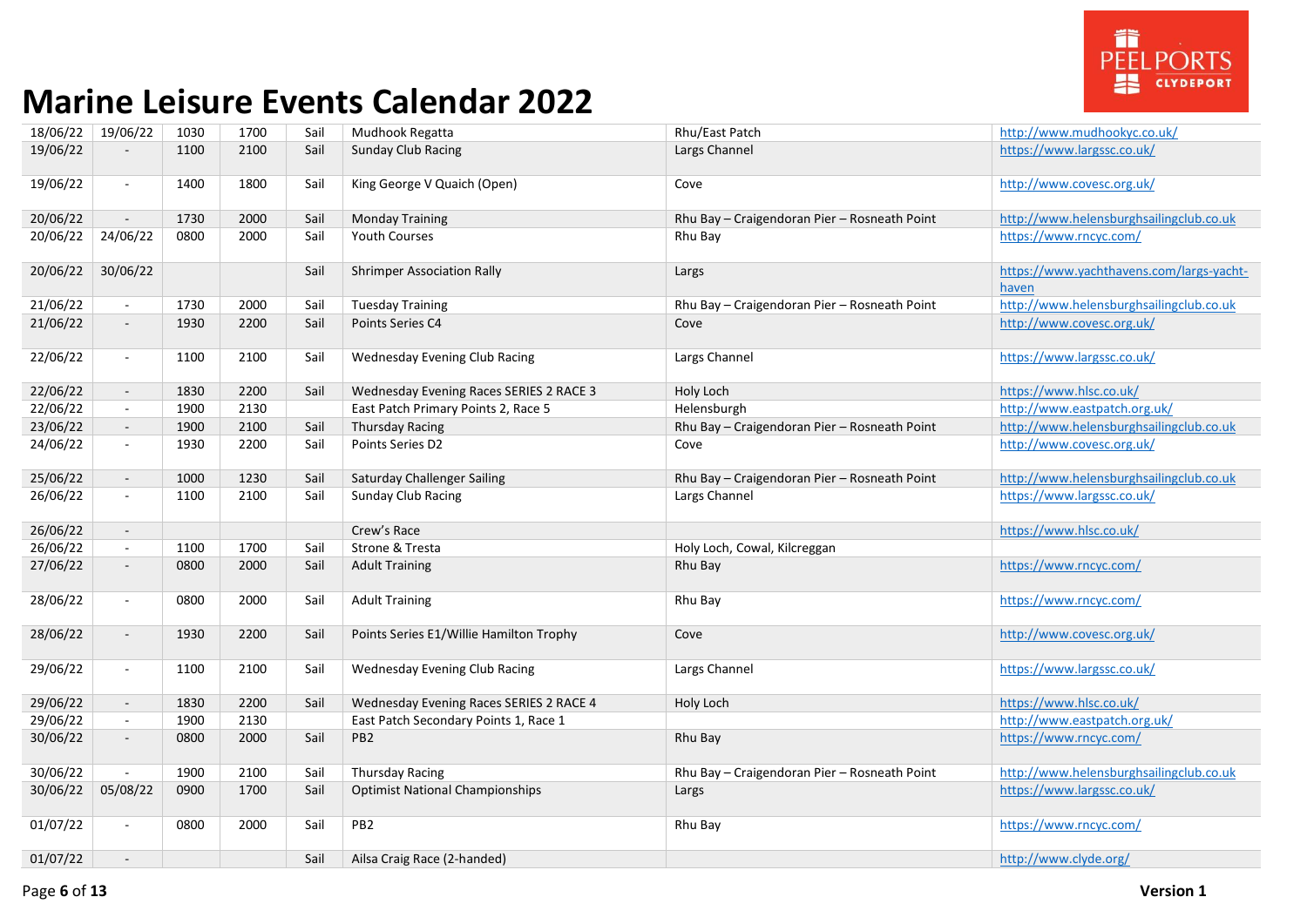

| 01/07/22 | $\sim$                   | 1930 | 2200 | Sail | Points Series D3                        | Cove                                         | http://www.covesc.org.uk/               |
|----------|--------------------------|------|------|------|-----------------------------------------|----------------------------------------------|-----------------------------------------|
| 02/07/22 | $\overline{\phantom{a}}$ | 1000 | 1230 | Sail | <b>Saturday Challenger Sailing</b>      | Rhu Bay - Craigendoran Pier - Rosneath Point | http://www.helensburghsailingclub.co.uk |
| 03/07/22 | $\blacksquare$           | 1100 | 2100 | Sail | <b>Sunday Club Racing</b>               | Largs Channel                                | https://www.largssc.co.uk/              |
| 04/07/22 | 08/07/22                 | 0800 | 2000 | Sail | Youth Courses                           | Rhu Bay                                      | https://www.rncyc.com/                  |
| 05/07/22 | $\bar{a}$                | 1930 | 2200 | Sail | Points Series E2                        | Cove                                         | http://www.covesc.org.uk/               |
| 06/07/22 | $\sim$                   | 1100 | 2100 | Sail | Wednesday Evening Club Racing           | Largs Channel                                | https://www.largssc.co.uk/              |
| 06/07/22 | $\blacksquare$           | 1830 | 2200 | Sail | Wednesday Evening Races SERIES 2 RACE 5 | Holy Loch                                    | https://www.hlsc.co.uk/                 |
| 06/07/22 | $\sim$                   | 1900 | 2130 |      | East Patch Secondary Points 1, Race 2   | Helensburgh                                  | http://www.eastpatch.org.uk/            |
| 07/07/22 | $\sim$                   | 1900 | 2100 | Sail | <b>Thursday Racing</b>                  | Rhu Bay - Craigendoran Pier - Rosneath Point | http://www.helensburghsailingclub.co.uk |
| 08/07/22 | $\overline{\phantom{a}}$ | 1930 | 2200 | Sail | Points Series D4                        | Cove                                         | http://www.covesc.org.uk/               |
| 09/07/22 | 10/07/22                 | 0800 | 2000 | Sail | 2 Boat                                  | Rhu Bay                                      | https://www.rncyc.com/                  |
| 09/07/22 | $\blacksquare$           | 1100 | 1700 | Sail | Piper Anniversary Regatta               | Holy Loch, Cowal, Kilcreggan                 |                                         |
| 10/07/22 | $\blacksquare$           | 1100 | 2100 | Sail | Sunday Club Racing                      | Largs Channel                                | https://www.largssc.co.uk/              |
| 11/07/22 | 15/02/22                 | 0800 | 2000 | Sail | <b>Youth Courses</b>                    | Rhu Bay                                      | https://www.rncyc.com/                  |
| 12/07/22 | $\sim$                   | 1930 | 2200 | Sail | Loch Long Cup (Open Race)               | Cove                                         | http://www.covesc.org.uk/               |
| 13/07/22 | $\omega$                 | 1100 | 2100 | Sail | Wednesday Evening Club Racing           | Largs Channel                                | https://www.largssc.co.uk/              |
| 13/07/22 | $\sim$                   | 1830 | 2200 | Sail | Wednesday Evening Races SERIES 2 RACE 6 | Holy Loch                                    | https://www.hlsc.co.uk/                 |
| 13/07/22 | $\sim$                   | 1900 | 2130 |      | East Patch Secondary Points 1, Race 3   | Helensburgh                                  | http://www.eastpatch.org.uk/            |
| 14/07/22 | $\sim$                   | 1900 | 2100 | Sail | <b>Thursday Racing</b>                  | Rhu Bay - Craigendoran Pier - Rosneath Point | http://www.helensburghsailingclub.co.uk |
| 15/07/22 | $\overline{\phantom{a}}$ | 1930 | 2200 | Sail | Loch Long Cadet Race                    | Cove                                         | http://www.covesc.org.uk/               |
| 16/07/22 | $\blacksquare$           | 1000 | 1230 | Sail | <b>Saturday Challenger Sailing</b>      | Rhu Bay - Craigendoran Pier - Rosneath Point | http://www.helensburghsailingclub.co.uk |
| 16/07/22 |                          |      |      |      | Round the Mull Race                     |                                              | http://www.clyde.org/                   |
| 16/07/22 | 18/07/22                 |      |      |      | Tobermory Race 1 and Race 2             |                                              | http://www.clyde.org/                   |
| 17/07/22 | $\blacksquare$           | 1100 | 2100 | Sail | <b>Sunday Club Racing</b>               | Largs Channel                                | https://www.largssc.co.uk/              |
| 19/07/22 | $\sim$                   | 1930 | 2200 | Sail | Points Series E3                        | Cove                                         | http://www.covesc.org.uk/               |
| 20/07/22 | $\overline{\phantom{a}}$ | 1100 | 2100 | Sail | Wednesday Evening Club Racing           | Largs Channel                                | https://www.largssc.co.uk/              |
| 20/07/22 | $\sim$                   | 1830 | 2200 | Sail | Wednesday Evening Races SERIES 3 RACE 1 | Holy Loch                                    | https://www.hlsc.co.uk/                 |
| 20/07/22 | $\blacksquare$           | 1900 | 2130 |      | East Patch Secondary Points 1, Race 4   | Helensburgh                                  | http://www.eastpatch.org.uk/            |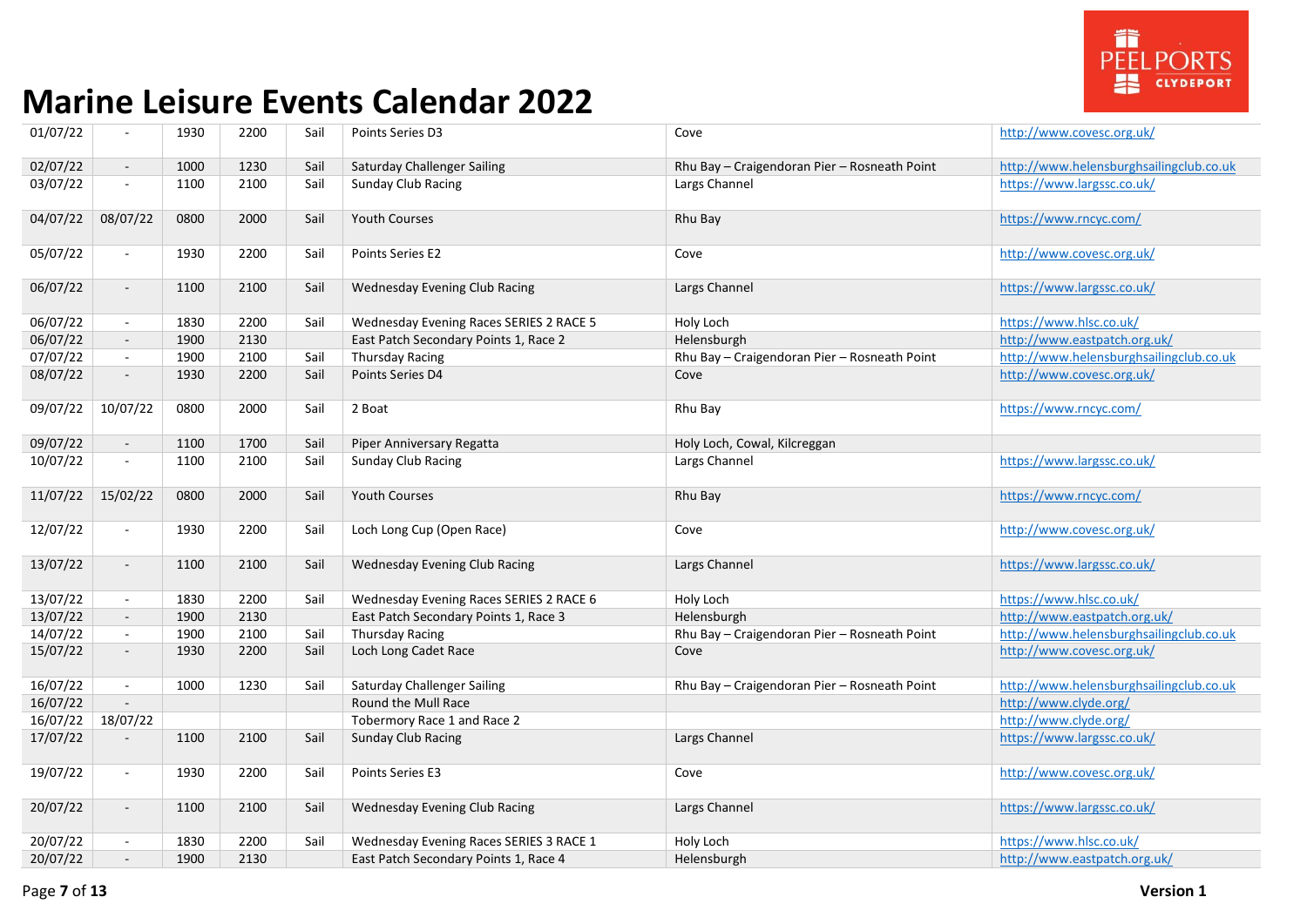

| 21/07/22 | $\mathbb{Z}^2$              | 1900 | 2100 | Sail | <b>Thursday Racing</b>                  | Rhu Bay - Craigendoran Pier - Rosneath Point | http://www.helensburghsailingclub.co.uk |
|----------|-----------------------------|------|------|------|-----------------------------------------|----------------------------------------------|-----------------------------------------|
| 22/07/22 | $\blacksquare$              | 1930 | 2200 | Sail | Bottle of Whisky Race (All Classes)     | Cove                                         | http://www.covesc.org.uk/               |
| 23/07/22 | $\blacksquare$              | 1000 | 1600 | Sail | RC35 Class Championship                 | Holy Loch, Cowal, Kilcreggan, Dunoon         | https://www.hlsc.co.uk/                 |
| 24/07/22 | $\overline{\phantom{a}}$    | 1100 | 2100 | Sail | <b>Sunday Club Racing</b>               | Largs Channel                                | https://www.largssc.co.uk/              |
| 24/07/22 | $\blacksquare$              | 1000 | 1600 | Sail | RC35 Class Championship                 | Holy Loch, Cowal, Kilcreggan, Dunoon         | https://www.hlsc.co.uk/                 |
| 24/07/22 | 30/07/22                    |      |      |      | Loch Long Week                          |                                              | http://www.covesc.org.uk/               |
| 25/07/22 | 29/07/22                    |      |      | Sail | Loch Long Week                          | Hosted by Cove SC                            | http://www.covesc.org.uk/               |
| 25/07/22 | 29/07/22                    | 0800 | 2000 | Sail | <b>Youth Courses</b>                    | Rhu Bay                                      | https://www.rncyc.com/                  |
| 27/07/22 | $\blacksquare$              | 1100 | 2100 | Sail | Wednesday Evening Club Racing           | Largs Channel                                | https://www.largssc.co.uk/              |
| 27/07/22 | $\overline{\phantom{a}}$    | 1830 | 2200 | Sail | Wednesday Evening Races SERIES 3 RACE 2 | Holy Loch                                    | https://www.hlsc.co.uk/                 |
| 27/07/22 | $\sim$                      | 1900 | 2130 |      | East Patch Secondary Points 1, Race 5   | Helensburgh                                  | http://www.eastpatch.org.uk/            |
| 28/07/22 | $\overline{\phantom{a}}$    | 1900 | 2100 | Sail | <b>Thursday Racing</b>                  | Rhu Bay - Craigendoran Pier - Rosneath Point | http://www.helensburghsailingclub.co.uk |
| 30/07/22 | 05/08/22                    |      |      |      | West Highland Yachting Week             |                                              | http://www.whyw.co.uk/                  |
| 31/07/22 | $\overline{\phantom{a}}$    | 1100 | 2100 | Sail | <b>Sunday Club Racing</b>               | Largs Channel                                | https://www.largssc.co.uk/              |
| 31/07/22 | $\blacksquare$              | 1100 | 1700 | Sail | <b>Gantocks Race</b>                    | Holy Loch, Cowal, Kilcreggan                 | https://www.hlsc.co.uk/                 |
| 01/08/22 | 02/08/22                    | 0800 | 2000 | Sail | PB <sub>2</sub>                         | Rhu Bay                                      | https://www.rncyc.com/                  |
| 02/08/22 | $\blacksquare$              | 1930 | 2200 | Sail | Points Series E4                        | Cove                                         | http://www.covesc.org.uk/               |
| 03/08/22 | $\overline{\phantom{a}}$    | 1830 | 2200 | Sail | Wednesday Evening Races SERIES 3 RACE 3 | Holy Loch                                    | https://www.hlsc.co.uk/                 |
| 03/08/22 | $\blacksquare$              | 1900 | 2130 |      | East Patch Secondary Points 2, Race 1   | Helensburgh                                  | http://www.eastpatch.org.uk/            |
| 03/08/22 | $\overline{\phantom{a}}$    | 1100 | 2100 | Sail | <b>Wednesday Evening Club Racing</b>    | Largs Channel                                | https://www.largssc.co.uk/              |
| 04/08/22 | $\mathcal{L}_{\mathcal{A}}$ | 1900 | 2100 | Sail | <b>Thursday Racing</b>                  | Rhu Bay - Craigendoran Pier - Rosneath Point | http://www.helensburghsailingclub.co.uk |
| 05/08/22 | $\overline{\phantom{a}}$    | 1930 | 2200 | Sail | Training Night (Novice Crews Race) TBC  | Cove                                         | http://www.covesc.org.uk/               |
| 06/08/22 | 07/08/22                    | 0800 | 2000 | Sail | <b>Adult Training</b>                   | Rhu Bay                                      | https://www.rncyc.com/                  |
| 06/08/22 | 07/08/22                    |      |      |      | <b>Etchells Championships</b>           |                                              | http://www.rgyc.org.uk/                 |
| 07/08/22 |                             | 1100 | 2100 | Sail | <b>Sunday Club Racing</b>               | Largs Channel                                | https://www.largssc.co.uk/              |
| 08/08/22 | 12/08/22                    | 0800 | 2000 | Sail | <b>Youth Courses</b>                    | Rhu Bay                                      | https://www.rncyc.com/                  |
| 08/08/22 | $\mathcal{L}_{\mathcal{A}}$ | 1730 | 2000 | Sail | <b>Monday Training</b>                  | Rhu Bay - Craigendoran Pier - Rosneath Point | http://www.helensburghsailingclub.co.uk |
| 09/08/22 | $\overline{\phantom{a}}$    | 1730 | 2000 | Sail | <b>Tuesday Training</b>                 | Rhu Bay - Craigendoran Pier - Rosneath Point | http://www.helensburghsailingclub.co.uk |
| 09/08/22 | $\blacksquare$              | 1930 | 2200 | Sail | Points Series G1                        | Cove                                         | http://www.covesc.org.uk/               |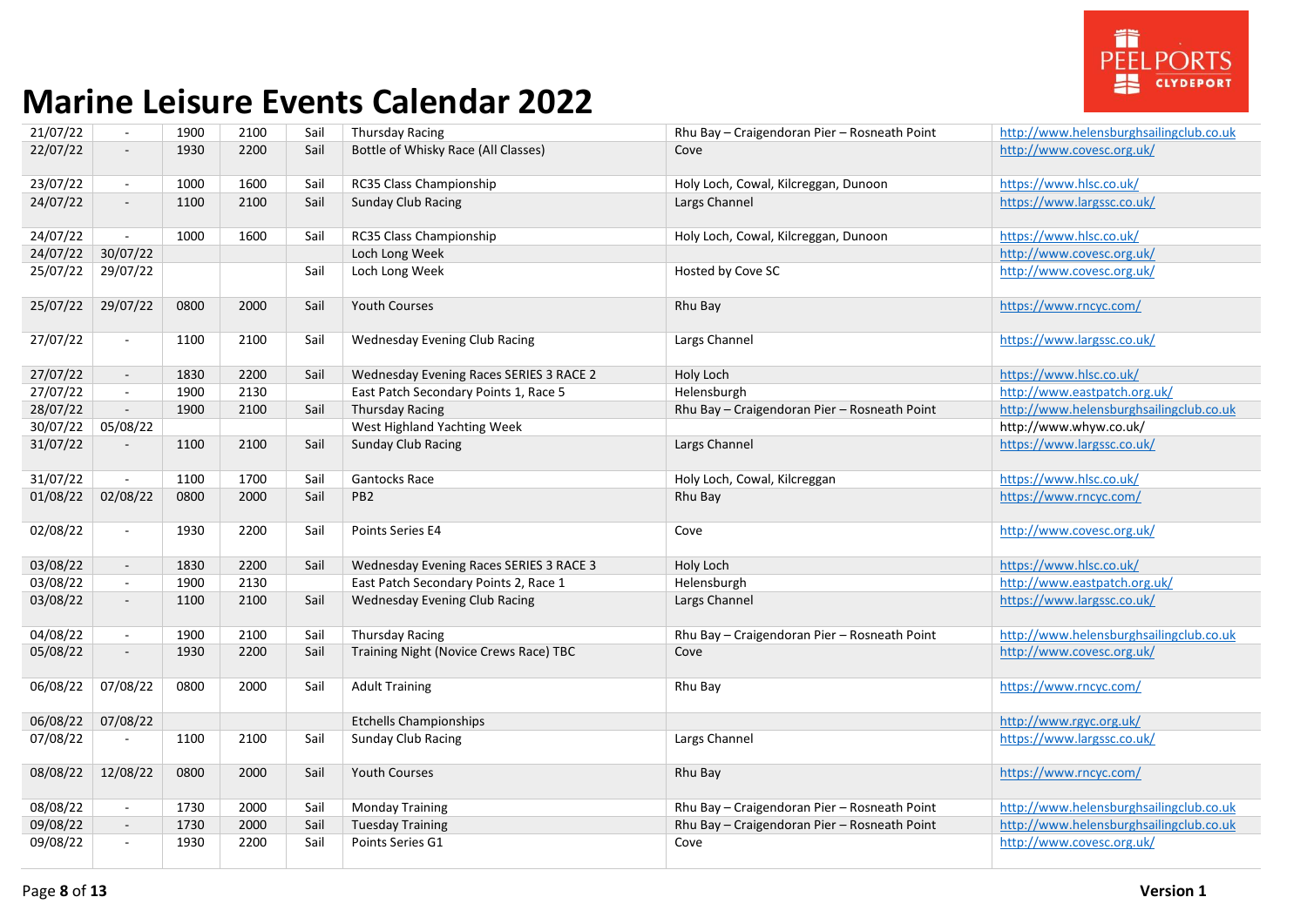

| 10/08/22 | $\blacksquare$           | 1100 | 2100 | Sail | Wednesday Evening Club Racing           | Largs Channel                                | https://www.largssc.co.uk/              |
|----------|--------------------------|------|------|------|-----------------------------------------|----------------------------------------------|-----------------------------------------|
| 10/08/22 | $\sim$                   | 1830 | 2200 | Sail | Wednesday Evening Races SERIES 3 RACE 4 | Holy Loch                                    | https://www.hlsc.co.uk/                 |
| 10/08/22 | $\sim$                   | 1900 | 2130 |      | East Patch Secondary Points 2, Race 2   | Helensburgh                                  | http://www.eastpatch.org.uk/            |
| 11/08/22 | $\sim$                   | 1900 | 2100 | Sail | <b>Thursday Racing</b>                  | Rhu Bay - Craigendoran Pier - Rosneath Point | http://www.helensburghsailingclub.co.uk |
| 12/08/22 | $\sim$                   | 1930 | 2200 | Sail | Points Series F1/Rockingham Cup         | Cove                                         | http://www.covesc.org.uk/               |
|          |                          |      |      |      |                                         |                                              |                                         |
| 13/08/22 | $\blacksquare$           | 1000 | 1230 | Sail | Saturday Challenger Sailing             | Rhu Bay - Craigendoran Pier - Rosneath Point | http://www.helensburghsailingclub.co.uk |
| 13/08/22 | 14/08/22                 |      |      |      | Piper Championships RGYC                |                                              | http://www.rgyc.org.uk/                 |
| 13/08/22 | 14/08/22                 |      |      |      | <b>Tarbert Harbour Muster</b>           |                                              | http://www.rsmyc.org/                   |
| 14/08/22 | $\overline{\phantom{a}}$ | 1100 | 2100 | Sail | <b>Sunday Club Racing</b>               | Largs Channel                                | https://www.largssc.co.uk/              |
|          |                          |      |      |      |                                         |                                              |                                         |
| 15/08/22 | $\sim$                   | 0800 | 2000 | Sail | <b>Staff Training</b>                   | Rhu Bay                                      | https://www.rncyc.com/                  |
| 15/08/22 | $\sim$                   | 1730 | 2000 | Sail | <b>Monday Training</b>                  | Rhu Bay - Craigendoran Pier - Rosneath Point | http://www.helensburghsailingclub.co.uk |
| 16/08/22 | $\sim$                   | 1730 | 2000 | Sail | <b>Tuesday Training</b>                 | Rhu Bay - Craigendoran Pier - Rosneath Point | http://www.helensburghsailingclub.co.uk |
| 16/08/22 | $\sim$                   | 1930 | 2200 | Sail | Points Series G2                        | Cove                                         | http://www.covesc.org.uk/               |
|          |                          |      |      |      |                                         |                                              |                                         |
| 17/08/22 | $\sim$                   | 1000 | 1230 | Sail | Saturday Challenger Sailing             | Rhu Bay - Craigendoran Pier - Rosneath Point | http://www.helensburghsailingclub.co.uk |
| 17/08/22 | $\overline{\phantom{a}}$ | 1100 | 2100 | Sail | Wednesday Evening Club Racing           | Largs Channel                                | https://www.largssc.co.uk/              |
|          |                          |      |      |      |                                         |                                              |                                         |
| 17/08/22 | $\sim$                   | 1830 | 2200 | Sail | Wednesday Evening Races SERIES 3 RACE 5 | Holy Loch                                    | https://www.hlsc.co.uk/                 |
| 17/08/22 | $\sim$                   | 1900 | 2130 |      | East Patch Secondary Points 2, Race 3   | Helensburgh                                  | http://www.eastpatch.org.uk/            |
| 18/08/22 | $\sim$                   | 0800 | 2000 | Sail | Cadets (eve)                            | Rhu Bay                                      | https://www.rncyc.com/                  |
| 18/08/22 | $\sim$                   | 1900 | 2100 | Sail | <b>Thursday Racing</b>                  | Rhu Bay - Craigendoran Pier - Rosneath Point | http://www.helensburghsailingclub.co.uk |
| 19/08/22 | $\blacksquare$           | 1930 | 2200 | Sail | Points Series F2/Costain Cup            |                                              | http://www.covesc.org.uk/               |
|          |                          |      |      |      |                                         | Cove                                         |                                         |
| 20/08/22 | $\sim$                   | 1400 | 1800 | Sail | Rose Cup (Open)                         | Cove                                         | http://www.covesc.org.uk/               |
|          |                          |      |      |      |                                         |                                              |                                         |
| 20/08/22 | 21/08/22                 | 0800 | 2000 | Sail | <b>Race Training</b>                    | Rhu Bay                                      | https://www.rncyc.com/                  |
|          |                          |      |      |      |                                         |                                              |                                         |
| 20/08/22 | $\sim$                   |      |      |      | <b>Tarbert Race</b>                     |                                              | http://www.clyde.org/                   |
| 21/08/22 | $\sim$                   | 1100 | 2100 | Sail | <b>Sunday Club Racing</b>               | Largs Channel                                | https://www.largssc.co.uk/              |
|          |                          |      |      |      |                                         |                                              |                                         |
| 22/08/22 | $\overline{\phantom{a}}$ | 0800 | 2000 | Sail | Cadets (eve)                            | Rhu Bay                                      | https://www.rncyc.com/                  |
| 22/08/22 | $\sim$                   | 1730 | 2000 | Sail | <b>Monday Training</b>                  | Rhu Bay - Craigendoran Pier - Rosneath Point | http://www.helensburghsailingclub.co.uk |
| 23/08/22 | $\sim$                   | 1730 | 2000 | Sail | <b>Tuesday Training</b>                 | Rhu Bay - Craigendoran Pier - Rosneath Point | http://www.helensburghsailingclub.co.uk |
| 23/08/22 | $\sim$                   | 1930 | 2200 | Sail | Points Series G3                        | Cove                                         | http://www.covesc.org.uk/               |
|          |                          |      |      |      |                                         |                                              |                                         |
| 24/08/22 | $\overline{\phantom{a}}$ | 1100 | 2100 | Sail | <b>Wednesday Evening Club Racing</b>    | Largs Channel                                | https://www.largssc.co.uk/              |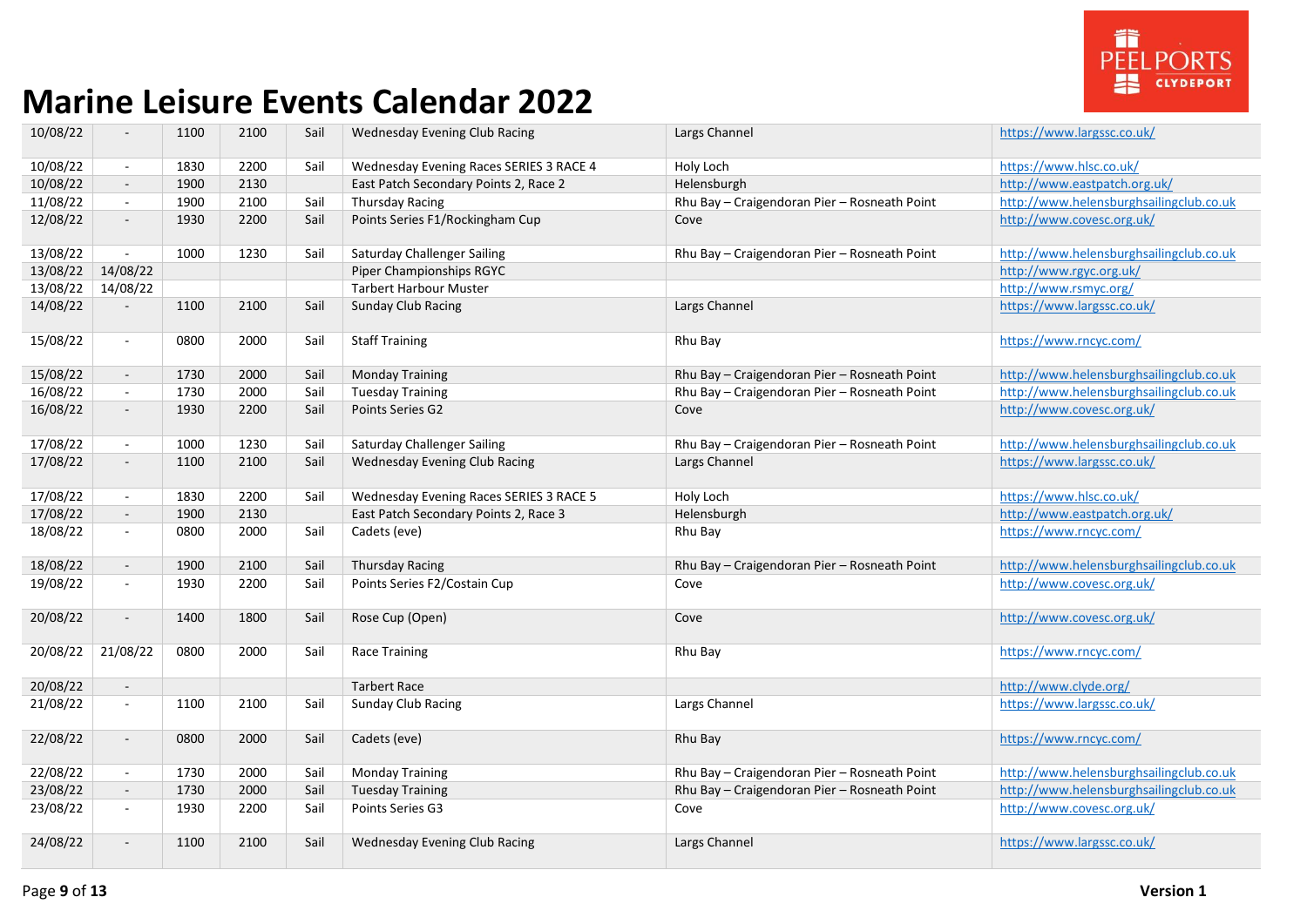

| 24/08/22 | $\sim$                   | 1830       | 2200 | Sail  | Wednesday Evening Races SERIES 3 RACE 6                              | Holy Loch                                                                                                    | https://www.hlsc.co.uk/                  |
|----------|--------------------------|------------|------|-------|----------------------------------------------------------------------|--------------------------------------------------------------------------------------------------------------|------------------------------------------|
| 24/08/22 | $\sim$                   | 1900       | 2130 |       | East Patch Secondary Points 2, Race 4                                | Helensburgh                                                                                                  | http://www.eastpatch.org.uk/             |
| 24/08/22 | 27/08/22                 |            |      |       | Largs Regatta Festival/Cumbraes                                      |                                                                                                              | http://www.vachthavens.com/largs/events/ |
| 25/08/22 |                          | 0800       | 2000 | Sail  | Cadets (eve)                                                         | Rhu Bay                                                                                                      | https://www.rncvc.com/                   |
| 25/08/22 | $\blacksquare$           | 1900       | 2100 | Sail  | <b>Thursday Racing</b>                                               | Rhu Bay - Craigendoran Pier - Rosneath Point                                                                 | http://www.helensburghsailingclub.co.uk  |
| 26/08/22 | $\overline{\phantom{a}}$ | 1930       | 2200 | Sail  | Points Series F3                                                     | Cove                                                                                                         | http://www.covesc.org.uk/                |
| 27/08/22 | 28/08/22                 | 0800       | 2000 | Sail  | PB <sub>2</sub>                                                      | Rhu Bay                                                                                                      | https://www.rncyc.com/                   |
| 27/08/22 | 28/08/22                 | 0900       | 1700 | Sail  | Largs Regatta Festival Dinghy Racing                                 | Largs Channel and round Cumbrae                                                                              | https://www.largssc.co.uk/               |
| 27/08/22 | 28/08/22                 | 0900       | 1700 | Sail  | Largs Regatta Festival Keelboat Racing Event                         | Sailing from Largs Yacht Haven and racing at<br>Skelmorlie Patch on Saturday then round Cumbrae on<br>Sunday | https://www.fairlieyachtclub.org.uk/     |
| 28/08/22 | $\overline{\phantom{a}}$ | 1100       | 2100 | Sail  | <b>Sunday Club Racing</b>                                            | Largs Channel                                                                                                | https://www.largssc.co.uk/               |
| 29/08/22 | $\blacksquare$           | 0800       | 2000 | Sail  | S6 Sailing (pm) and Cadets (eve)                                     | Rhu Bay                                                                                                      | https://www.rncyc.com/                   |
| 29/08/22 | $\blacksquare$           | 1730       | 2000 | Sail  | <b>Monday Training</b>                                               | Rhu Bay - Craigendoran Pier - Rosneath Point                                                                 | http://www.helensburghsailingclub.co.uk  |
| 30/08/22 | $\blacksquare$           | 1730       | 2000 | Sail  | <b>Tuesday Training</b>                                              | Rhu Bay - Craigendoran Pier - Rosneath Point                                                                 | http://www.helensburghsailingclub.co.uk  |
| 30/08/22 | $\overline{\phantom{a}}$ | 1930       | 2200 | Sail  | Points Series G4                                                     | Cove                                                                                                         | http://www.covesc.org.uk/                |
| 31/08/22 | $\blacksquare$           | 1100       | 2100 | Sail  | Wednesday Evening Club Racing                                        | Largs Channel                                                                                                | https://www.largssc.co.uk/               |
| 31/08/22 | $\sim$                   | 1900       | 2130 |       | East Patch Secondary Points 2, Race 5                                | Helensburgh                                                                                                  | http://www.eastpatch.org.uk/             |
| 01/09/22 | $\sim$                   | 0800       | 2000 | Sail  | Adult Training and Cadets (eve)                                      | Rhu Bay                                                                                                      | https://www.rncyc.com/                   |
| 01/09/22 | $\blacksquare$           | 1900       | 2100 | Sail  | <b>Thursday Racing</b>                                               | Rhu Bay - Craigendoran Pier - Rosneath Point                                                                 | http://www.helensburghsailingclub.co.uk  |
| 02/09/22 | $\blacksquare$           | 0800       | 2000 | Sail  | <b>Adult Training</b>                                                | Rhu Bay                                                                                                      | https://www.rncyc.com/                   |
| 02/09/22 | $\blacksquare$           | 1930       | 2200 | Sail  | <b>Points Series F4</b>                                              | Cove                                                                                                         | http://www.covesc.org.uk/                |
| 03/09/22 | 04/09/22                 | <b>TBC</b> | TBC  | Mixed | Clydebuilt Festival 2022 - Rowing Boat Race and<br>Dragon Boat Races | River Clyde between Dumbarton and Glasgow City<br>Centre                                                     | http://www.clydebuiltfestival.com        |
| 03/09/22 | $\sim$                   | 0800       | 2000 | Sail  | Race Training                                                        | Rhu Bay                                                                                                      | https://www.rncyc.com/                   |
| 03/09/22 | $\blacksquare$           | 0900       | 2300 | Sail  | Largs Regatta Festival 2 Handed Race                                 | Sailing from Largs Yacht Haven round Arran and Holy<br>Island                                                | https://www.fairlieyachtclub.org.uk/     |
| 04/09/22 | $\overline{\phantom{a}}$ | 0800       | 2000 | Sail  | Race Training                                                        | Rhu Bay                                                                                                      | https://www.rncyc.com/                   |
| 04/09/22 | $\sim$                   | 1300       | 1600 | Sail  | <b>Sunday Racing</b>                                                 | Rhu Bay - Craigendoran Pier - Rosneath Point                                                                 | http://www.helensburghsailingclub.co.uk  |
| 04/09/22 |                          | 1100       | 2100 | Sail  | <b>Sunday Club Racing</b>                                            | Largs Channel                                                                                                | https://www.largssc.co.uk/               |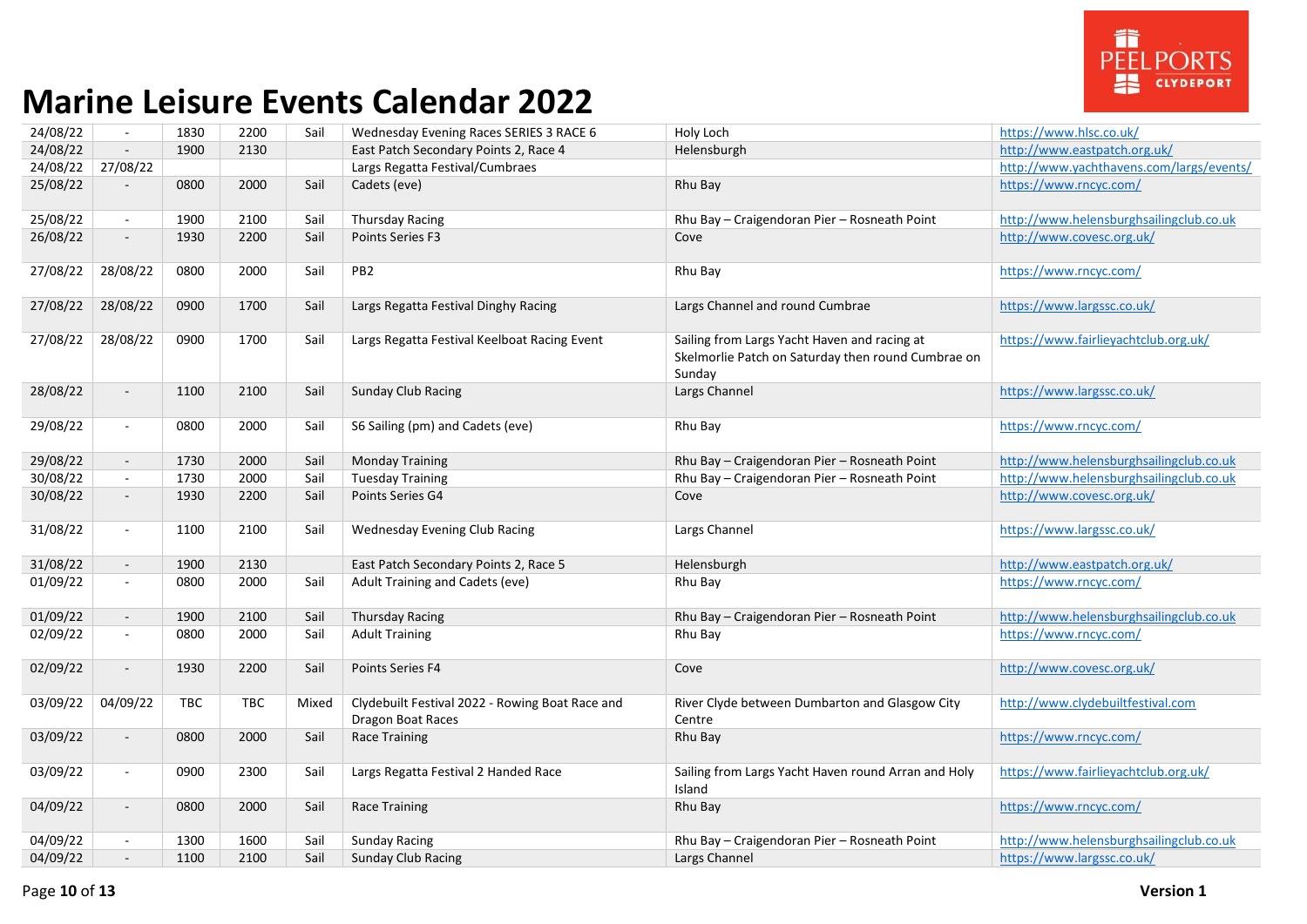

| 04/09/22 | $\sim$                      | 1100 | 1700 | Sail | Racing                               | Holy Loch                                    | https://www.hlsc.co.uk/                 |
|----------|-----------------------------|------|------|------|--------------------------------------|----------------------------------------------|-----------------------------------------|
| 05/09/22 | $\blacksquare$              | 0800 | 2000 | Sail | S6 Sailing (pm) and Cadets (eve)     | Rhu Bay                                      | https://www.rncyc.com/                  |
| 05/09/22 | $\blacksquare$              | 1730 | 2000 | Sail | <b>Monday Training</b>               | Rhu Bay - Craigendoran Pier - Rosneath Point | http://www.helensburghsailingclub.co.uk |
| 06/09/22 | 07/09/22                    | 0800 | 2000 | Sail | T1 Sailing                           | Rhu Bay                                      | https://www.rncyc.com/                  |
| 06/09/22 | $\mathbf{u}$                | 1730 | 2000 | Sail | <b>Tuesday Training</b>              | Rhu Bay - Craigendoran Pier - Rosneath Point | http://www.helensburghsailingclub.co.uk |
| 08/09/22 | $\overline{\phantom{a}}$    | 0800 | 2000 | Sail | Cadets (eve)                         | Rhu Bay                                      | https://www.rncyc.com/                  |
| 07/09/22 | $\blacksquare$              | 1100 | 2100 | Sail | Wednesday Evening Club Racing        | Largs Channel                                | https://www.largssc.co.uk/              |
| 10/09/22 | $\blacksquare$              | 1000 | 1230 | Sail | <b>Saturday Challenger Sailing</b>   | Rhu Bay - Craigendoran Pier - Rosneath Point | http://www.helensburghsailingclub.co.uk |
| 10/09/22 | 11/09/22                    | 1000 | 1600 | Sail | Polaris Regatta                      | Holy Loch                                    | https://www.hlsc.co.uk/                 |
| 10/09/22 | 11/09/22                    |      |      |      | North Clyde Regatta                  |                                              | http://www.clyde.org/                   |
| 10/09/22 | 11/09/22                    |      |      |      | Rhu Marina Muster                    |                                              | http://www.rsmyc.org/                   |
| 11/09/22 | $\omega$                    | 1300 | 1600 | Sail | <b>Sunday Racing</b>                 | Rhu Bay - Craigendoran Pier - Rosneath Point | http://www.helensburghsailingclub.co.uk |
| 11/09/22 | $\mathcal{L}_{\mathcal{A}}$ | 1100 | 2100 | Sail | <b>Sunday Club Racing</b>            | Largs Channel                                | https://www.largssc.co.uk/              |
| 12/09/22 | $\sim$                      | 0800 | 2000 | Sail | S6 Sailing (pm) and Cadets (eve)     | Rhu Bay                                      | https://www.rncyc.com/                  |
| 12/09/22 | $\sim$                      | 1730 | 2000 | Sail | <b>Monday Training</b>               | Rhu Bay - Craigendoran Pier - Rosneath Point | http://www.helensburghsailingclub.co.uk |
| 13/09/22 | $\sim$                      | 1730 | 2000 | Sail | <b>Tuesday Training</b>              | Rhu Bay - Craigendoran Pier - Rosneath Point | http://www.helensburghsailingclub.co.uk |
| 13/09/22 | 14/09/22                    | 0800 | 2000 | Sail | T2 Sailing                           | Rhu Bay                                      | https://www.rncyc.com/                  |
| 14/09/22 | $\sim$                      | 1000 | 1230 | Sail | <b>Saturday Challenger Sailing</b>   | Rhu Bay - Craigendoran Pier - Rosneath Point | http://www.helensburghsailingclub.co.uk |
| 14/09/22 | $\mathbf{u}$                | 1100 | 2100 | Sail | Wednesday Evening Club Racing        | Largs Channel                                | https://www.largssc.co.uk/              |
| 15/09/22 | $\sim$                      | 0800 | 2000 | Sail | Cadets (eve)                         | Rhu Bay                                      | https://www.rncyc.com/                  |
| 17/09/22 | 18/09/22                    | 0800 | 2000 | Sail | <b>Race Training</b>                 | Rhu Bay                                      | https://www.rncyc.com/                  |
| 18/09/22 | $\sim$                      | 1300 | 1600 | Sail | <b>Sunday Racing</b>                 | Rhu Bay - Craigendoran Pier - Rosneath Point | http://www.helensburghsailingclub.co.uk |
| 18/09/22 | $\blacksquare$              | 1100 | 2100 | Sail | <b>Sunday Club Racing</b>            | Largs Channel                                | https://www.largssc.co.uk/              |
| 19/09/22 | $\blacksquare$              | 0800 | 2000 | Sail | S6 Sailing (pm) and Cadets (eve)     | Rhu Bay                                      | https://www.rncyc.com/                  |
| 21/09/22 | $\omega$                    | 1100 | 2100 | Sail | <b>Wednesday Evening Club Racing</b> | Largs Channel                                | https://www.largssc.co.uk/              |
| 22/09/22 | $\overline{\phantom{a}}$    | 0800 | 2000 | Sail | PB2 and Cadets (eve)                 | Rhu Bay                                      | https://www.rncyc.com/                  |
| 23/09/22 | $\omega$                    | 0800 | 2000 | Sail | PB <sub>2</sub>                      | Rhu Bay                                      | https://www.rncyc.com/                  |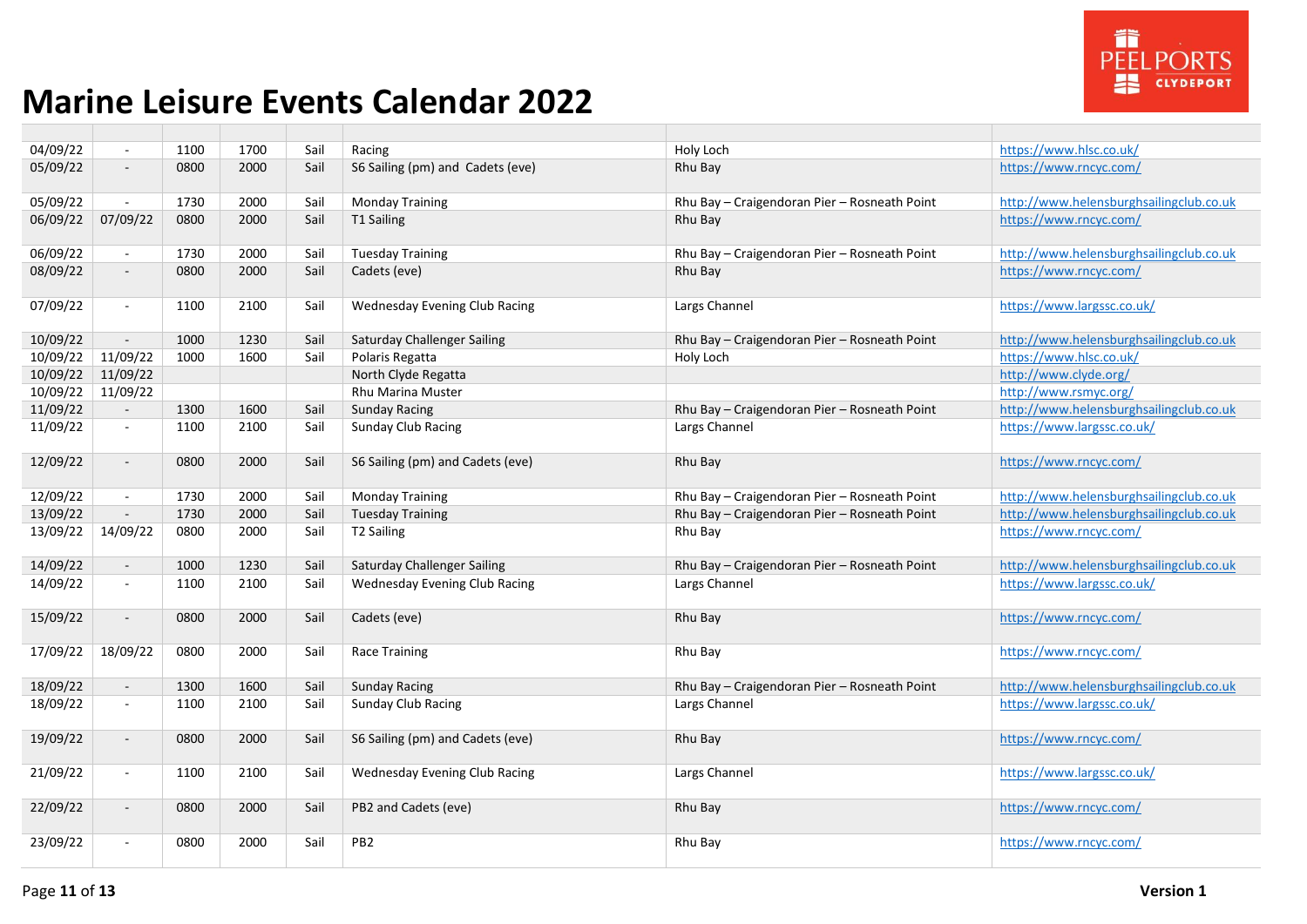

| 23/09/22 | 23/09/22                 |      |      | Swim | Cumbrae to Largs Swim                | Cumbrae to Largs                             | https://www.yachthavens.com/largs-yacht-<br>haven |
|----------|--------------------------|------|------|------|--------------------------------------|----------------------------------------------|---------------------------------------------------|
| 24/09/22 | $\sim$                   |      |      |      | Closing Muster to Tarbert            |                                              | http://www.clyde.org/                             |
| 25/09/22 | $\overline{\phantom{a}}$ | 1300 | 1600 | Sail | <b>Sunday Racing</b>                 | Rhu Bay - Craigendoran Pier - Rosneath Point | http://www.helensburghsailingclub.co.uk           |
| 25/09/22 | $\overline{\phantom{a}}$ | 1100 | 2100 | Sail | <b>Sunday Club Racing</b>            | Largs Channel                                | https://www.largssc.co.uk/                        |
| 26/09/22 | $\blacksquare$           | 0800 | 2000 | Sail | Cadets (eve)                         | Rhu Bay                                      | https://www.rncyc.com/                            |
| 28/09/22 | $\sim$                   | 1100 | 2100 | Sail | <b>Wednesday Evening Club Racing</b> | Largs Channel                                | https://www.largssc.co.uk/                        |
| 29/09/22 | $\blacksquare$           | 0800 | 2000 | Sail | Cadets (eve)                         | Rhu Bay                                      | https://www.rncyc.com/                            |
| 02/10/22 | $\blacksquare$           | 1300 | 1600 | Sail | <b>Sunday Racing</b>                 | Rhu Bay - Craigendoran Pier - Rosneath Point | http://www.helensburghsailingclub.co.uk           |
| 02/10/22 | $\blacksquare$           | 1100 | 2100 | Sail |                                      | Largs Channel                                | https://www.largssc.co.uk/                        |
| 03/10/22 | $\sim$                   | 0800 | 2000 | Sail | Cadets (eve)                         | Rhu Bay                                      | https://www.rncyc.com/                            |
| 05/10/22 | $\blacksquare$           | 1100 | 2100 | Sail | <b>Wednesday Evening Club Racing</b> | Largs Channel                                | https://www.largssc.co.uk/                        |
| 06/10/22 | $\blacksquare$           | 0800 | 2000 | Sail | Cadets (eve)                         | Rhu Bay                                      | https://www.rncyc.com/                            |
| 09/10/22 | $\overline{\phantom{a}}$ | 1300 | 1600 | Sail | <b>Sunday Racing</b>                 | Rhu Bay - Craigendoran Pier - Rosneath Point | http://www.helensburghsailingclub.co.uk           |
| 09/10/22 | $\overline{\phantom{a}}$ | 1100 | 2100 | Sail | <b>Sunday Club Racing</b>            | Largs Channel                                | https://www.largssc.co.uk/                        |
| 10/10/22 | 14/10/22                 | 0800 | 2000 | Sail | <b>Youth Courses</b>                 | Rhu Bay                                      | https://www.rncyc.com/                            |
| 12/10/22 | $\blacksquare$           | 1100 | 2100 | Sail | <b>Wednesday Evening Club Racing</b> | Largs Channel                                | https://www.largssc.co.uk/                        |
| 16/10/22 | $\overline{\phantom{a}}$ | 1300 | 1600 | Sail | <b>Sunday Racing</b>                 | Rhu Bay - Craigendoran Pier - Rosneath Point | http://www.helensburghsailingclub.co.uk           |
| 16/10/22 | $\sim$                   | 1100 | 2100 | Sail | <b>Sunday Club Racing</b>            | Largs Channel                                | https://www.largssc.co.uk/                        |
| 17/10/22 | 18/10/22                 | 0800 | 2000 | Sail | <b>Adult Training</b>                | Rhu Bay                                      | https://www.rncyc.com/                            |
| 19/10/22 | $\blacksquare$           | 1100 | 2100 | Sail | Wednesday Evening Club Racing        | Largs Channel                                | https://www.largssc.co.uk/                        |
| 20/10/22 | 21/10/22                 | 0800 | 2000 | Sail | PB <sub>2</sub>                      | Rhu Bay                                      | https://www.rncyc.com/                            |
| 23/10/22 | $\sim$                   | 1300 | 1600 | Sail | <b>Sunday Racing</b>                 | Rhu Bay - Craigendoran Pier - Rosneath Point | http://www.helensburghsailingclub.co.uk           |
| 23/10/22 | $\overline{\phantom{a}}$ | 1100 | 2100 | Sail | <b>Sunday Club Racing</b>            | Largs Channel                                | https://www.largssc.co.uk/                        |
| 26/10/22 | $\blacksquare$           | 1100 | 2100 | Sail | <b>Wednesday Evening Club Racing</b> | Largs Channel                                | https://www.largssc.co.uk/                        |
| 30/10/22 | $\blacksquare$           | 1300 | 1600 | Sail | <b>Sunday Racing</b>                 | Rhu Bay - Craigendoran Pier - Rosneath Point | http://www.helensburghsailingclub.co.uk           |